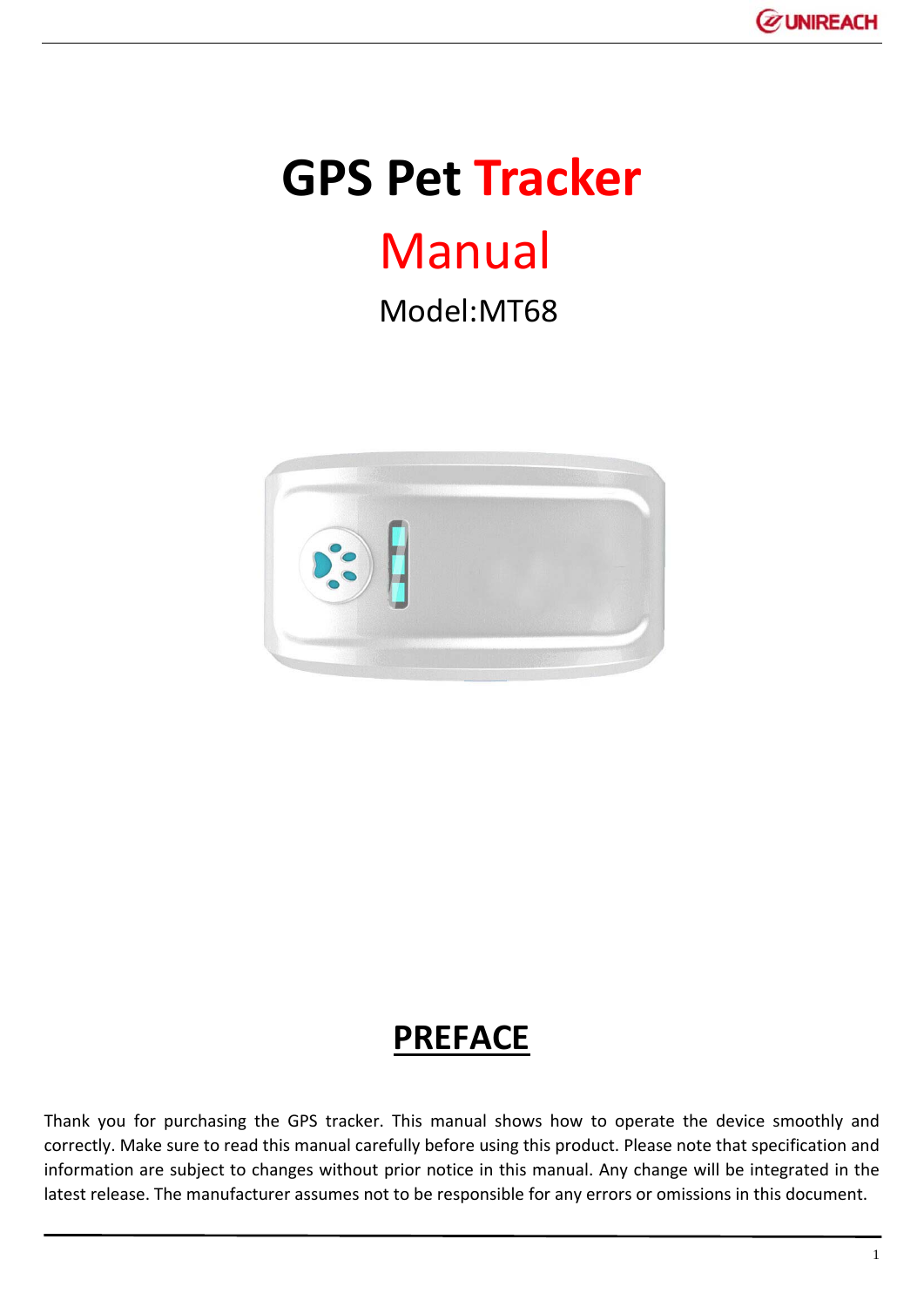## **1. SUMMARY**

Working Based on existing GSM/GPRS network and GPS satellites, this product can locate and monitor any remote targets by SMS or internet. The most advanced technology of GPS and GSM dual positioning.

| Content                | Specs.                                                 |
|------------------------|--------------------------------------------------------|
| Dim.                   | 70mmx 37mmx 20mm(2.7"*1.4"*0.78")                      |
| Weight                 | 65g                                                    |
| <b>Network</b>         | <b>GSM/GPRS</b>                                        |
| Band                   | 850/900/1800/1900Mhz                                   |
| <b>GPS</b> sensitivity | $-159dBm$                                              |
| GPS accuracy           | 5m                                                     |
| Time To First Fix      | Cold status<br>45s<br>Warm status 35s<br>Hot status 1s |
| Car charger            | $12 - 24V$ input<br>5V output                          |
| Wall charger           | $110 - 220V$<br>input<br>5V output                     |
| <b>Battery</b>         | Chargeable changeable 3.7V 1000mAh Li-ion battery      |
| Standby                | 300hours                                               |
| Storage Temp.          | -40 $^{\circ}$ C to +85 $^{\circ}$ C                   |
| Operation Temp.        | -20 $\rm{^{\circ}C}$ to +55 $\rm{^{\circ}C}$           |
| Humidity               | 5%--95% non-condensing                                 |

# BLUE LED FOR GPS SIGNAL



ON/OFF SWITCH GREEN LED FOR GPRS SIGNAL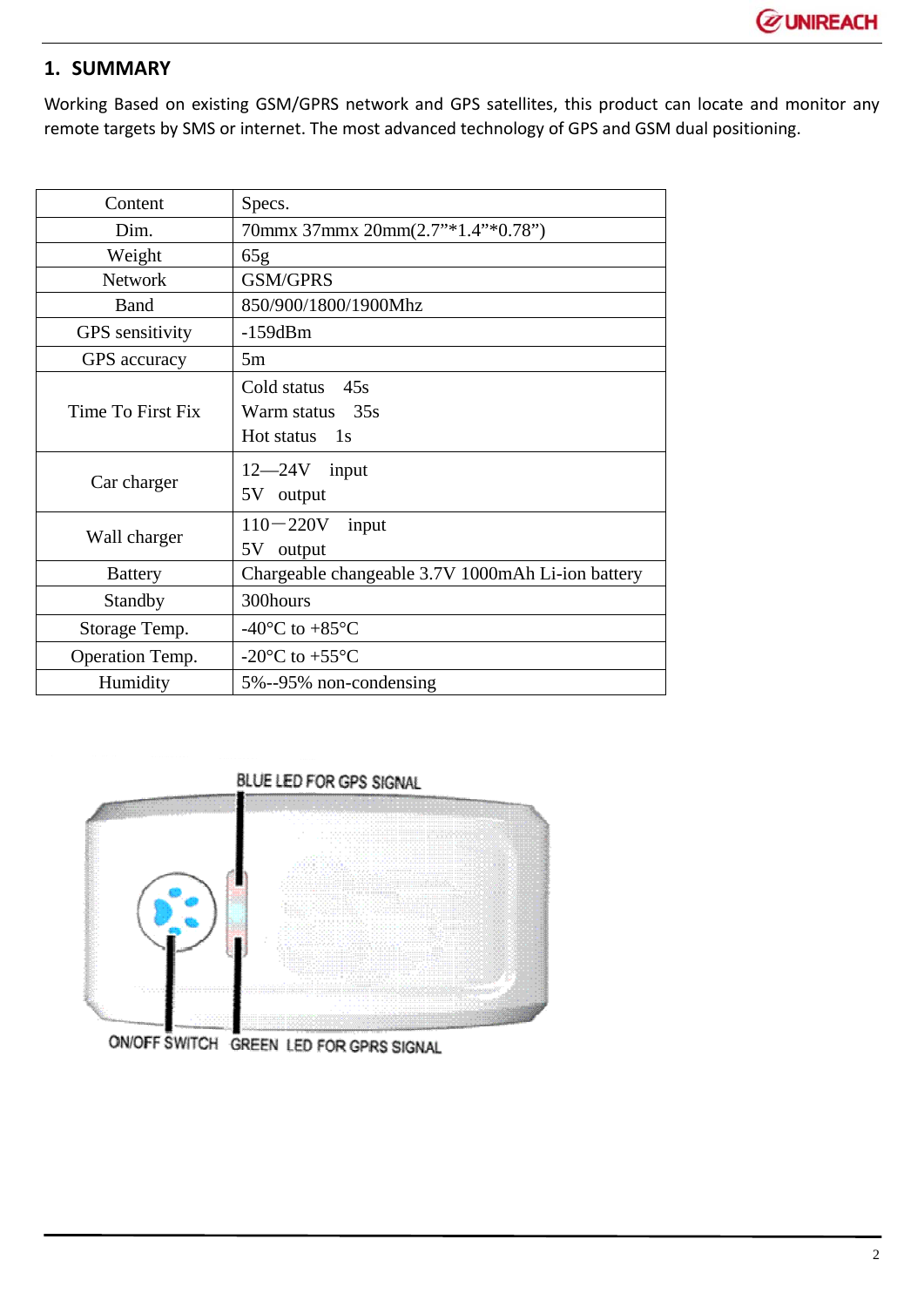

| <b>LED INDICATOR STATUS</b>   | <b>MEANING</b>                                |
|-------------------------------|-----------------------------------------------|
| <b>GREEN-Not lit</b>          | Device fault or dormant.                      |
| <b>GREEN-Continuously lit</b> | No GPRS signal.                               |
| <b>GREEN-Flashing</b>         | <b>GPRS</b> communication established.        |
| <b>Center-RED-Not lit</b>     | Fully charged.                                |
| <b>Center-RED-Solid red</b>   | Charging.                                     |
| <b>BLUE-Not lit</b>           | No power to the unit or the unit can't start. |
| <b>BLUE-Continuously lit</b>  | Searching for GPS signal.                     |
| <b>BLUE-Flashing</b>          | <b>GPS location successful.</b>               |

### **2. INSTALLATION**

#### **2. 1 SIM‐CARD INSTALLATION**



Open the rubber cover on the side of device ,insert the sim card into sim card slot ,if you have purchased a MICRO SIM , you will need to use the Micro SIM adapter enclosed, like this:

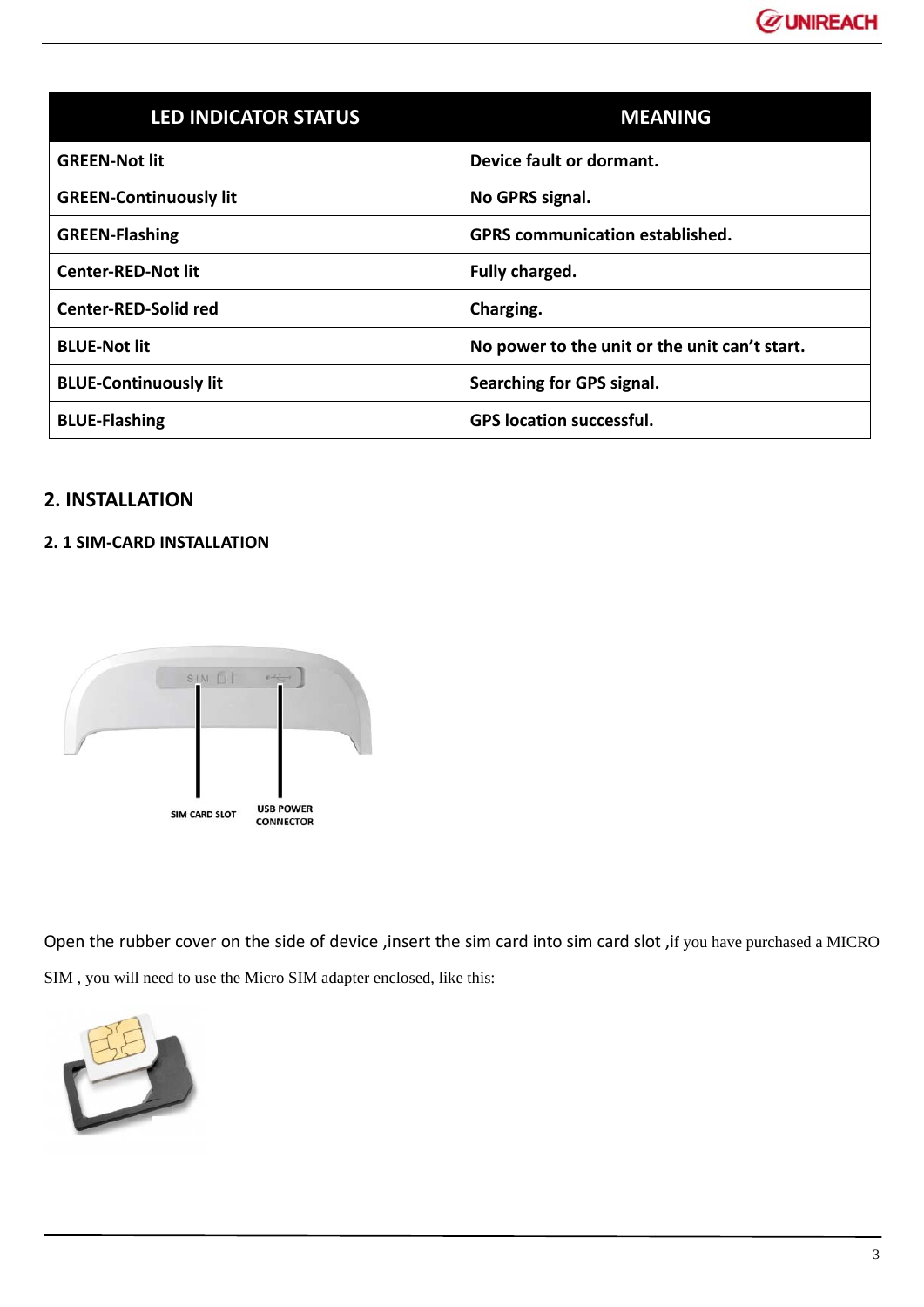#### **2.2 USE THE GPS DEVICE**

- Turn on the unit outdoors by pressing the "on/off" button until the indicator is on.
- For first use, please initialize the unit and restore it to default setting. (Please refer to 3.1for instruction.)
- In 10 or 40 seconds, the unit will begin to work and acquire the GSM signals as well as the GPS signals. The indicator will keep flashing every 3 seconds when the unit has received the signals.
- When this unit receives GPS signals normally, you can use it and do any setting as the instructions of this manual.

#### **2.3 EXPLANATION OF PARAMETERS/CODES IN SMS MESSAGE**



- **1. Google Maps link:**This is the link to the Google map showing the position of the tracker unit.When click the link, if a map is displayed, there is GPS information for the unit. If there is no may, there is no GPS information for the tracker.
- **2. V:A/V:**Indicates GPS signal. V:A indicates there is a GPS signal; V:V indicates there is no GPS signal.
- **3. 2014‐07‐2906:41:43**The date and time stamp when the unit last received a GPS signal.
- **4. S: 007km/h:** This indicates the last known speed of the unit.
- **5. Bat:80%**The approximate amount of battery charge remaining. The value is between5%and 100%, with 100% being fully charged.
- **6. 4109112546:** The IMEI code of tracker device. This number is used for tracking website and the app.

#### **3. SMS Tracking**

- **1)** Call the SIM‐card phone number in the device by other cell phone
- **2)** Receive a Google Maps link by SMS to your mobile phone
- **3)** Click on the Google Maps link
- **4)** Now it displays the position of device.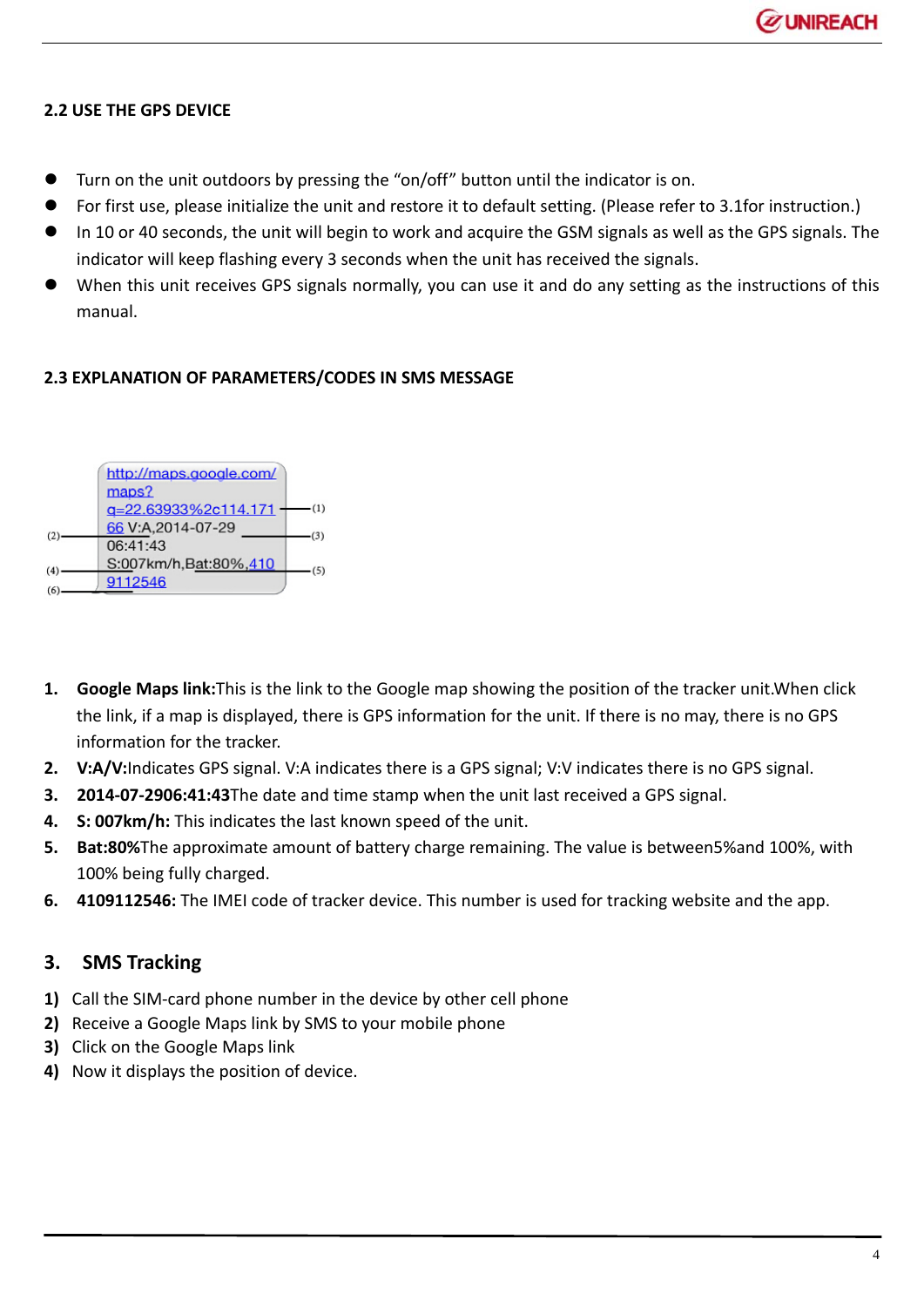

### **3.1 Command Instruction**

| <b>INSTRUCTION</b>                          | <b>COMMAND</b>            | <b>REPLY</b>   |
|---------------------------------------------|---------------------------|----------------|
| Reboot the device                           | begin $123456$            | begin ok       |
| Set authorized number                       | admin123456+space+phone   | admin ok       |
|                                             | number                    |                |
| Cancel authorized number                    | noadmin123456+space+phone | noadmin ok     |
|                                             | number                    |                |
| <b>SMS</b> Track                            | G123456#                  | Google link    |
| Set GMT time zone number                    | $timezone123456+space+8$  | time ok        |
| Sleep by time (default mode-save much       | sleep123456+space+time    | sleep time ok  |
| power, tracker will fall as leep in 5       |                           |                |
| minutes)                                    |                           |                |
| sensor(Suits<br>Sleep<br>by<br>shock<br>for | sleep123456+space+shock   | Sleep shock ok |
| tracking on platform)                       |                           |                |
| No sleep(tracker will continuou working)    | sleep123456+space+off     | sleep off ok   |
| Switch to the NO GPRS mode(default          | Nogprs123456              | Nogprs ok      |
| mode)                                       |                           |                |
| Switch to the GPRS mode (for tracking       | gprs $123456$             | gprs ok        |
| online)                                     |                           |                |
| the device<br>(must send<br>Format<br>by    | format                    |                |
| authorized number)                          |                           |                |

# **3.2 ONLINE TRACKING**

## **3.2.1 COMMAND INSTRUCTION TO SET THE ACCES POINT NAME (APN)**

| <b>NAME</b>                      | <b>INSTRUCT</b><br><b>ION</b>                            | <b>COMMAND</b>                         | <b>REPLY</b> | <b>FOR EXAMPLE</b>                   |
|----------------------------------|----------------------------------------------------------|----------------------------------------|--------------|--------------------------------------|
| APN                              | Set new<br><b>APN</b><br>old one<br>will be<br>replaced) | $apn+123456+space+apn content$         | apn ok       | apn123456 apn                        |
| APN user                         | <b>Set APN</b><br>username                               | apnuser+123456+space+content           | apnuser ok   | apnuser123456 user                   |
| APN password                     | <b>Set APN</b><br>password                               | $apnpasswd+123456+space+content$       | apnpasswd ok | apnpasswd123456 password             |
| Set IP/Port                      | $IP$ /port                                               | Adminip+123456+space+ip+space+p<br>ort | Ip/port ok   | Adminip123456 113.10.245.151<br>8083 |
| Switch<br>to<br><b>GPRS</b> mode | the Open<br><b>GPRS</b>                                  | the gprs $123456$                      | gprs ok      | gprs123456                           |
| Set Upload the<br>frequency      | Default <sub>120</sub><br>seconds                        | $Upload+123456+space+30$               | Upload ok    | Upaload12345630                      |